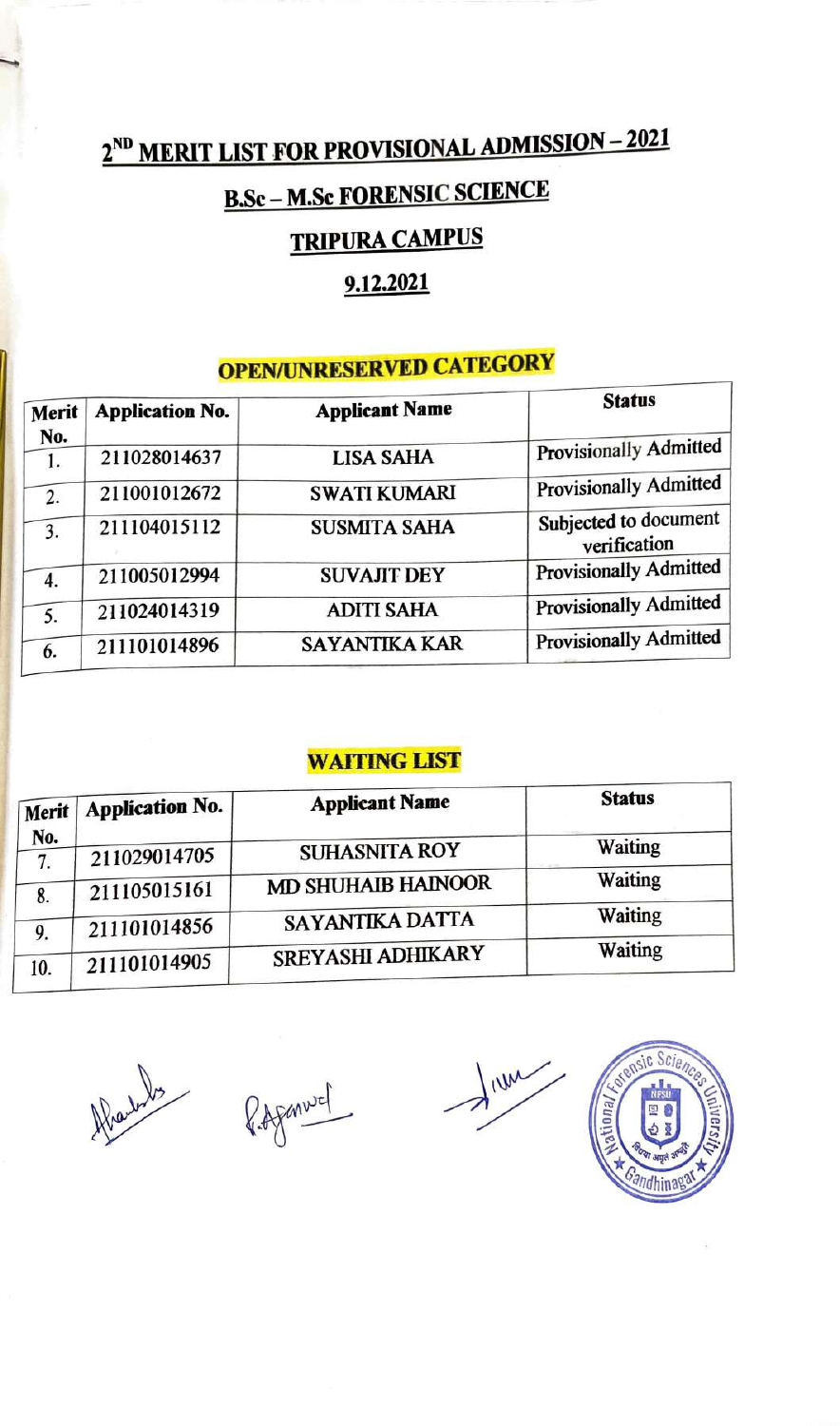## EWS CATEGORY

| <b>Application No.</b><br>Merit | <b>Applicant Name</b>                        | <b>Status</b>                                                 |
|---------------------------------|----------------------------------------------|---------------------------------------------------------------|
|                                 |                                              | Provisionally Admitted                                        |
|                                 |                                              | Provisionally Admitted                                        |
|                                 |                                              | Provisionally Admitted                                        |
|                                 | 211101014862<br>211025014428<br>211025014519 | <b>DEBOSMITA SAHA</b><br>PADIGELA SUJANA<br><b>V BHARGAVI</b> |

### **OBC-SEBC CATEGORY**

| Merit    | <b>Application No</b> | <b>Applicant name</b> | <b>Status</b>                                |
|----------|-----------------------|-----------------------|----------------------------------------------|
| No.      | 211022014084          | <b>ASHMICS</b>        | Provisionally admitted                       |
| 1.<br>2. | 211019013741          | <b>EBIUP</b>          | Provisionally admitted                       |
| 3.       | 211103015083          | MADHURIMA BHOWMIK     | Subjected to<br>verification of<br>documents |
| 4.       | 211103015046          | PARAMITA GHOSH        | Provisionally admitted                       |
| 5.       | 211101014832          | <b>SANJITA DEB</b>    | Subjected to<br>verification of<br>documents |

### **WAITING LIST**

| Merit | <b>Application No</b> | <b>Applicant name</b> | <b>Status</b> |
|-------|-----------------------|-----------------------|---------------|
| No.   |                       | ABHILASHA DEBNATH     | Waiting       |
| 6.    | 211101014821          | <b>DIKSHA TONK</b>    | Waiting       |
|       | 211002012785          | FAWAS MUHAMMED KP     | Waiting       |
| о.    | 211019013688          |                       | Waiting       |
|       | 211015013407          | <b>VASUGI G G</b>     |               |

Right Ripparwel

NW